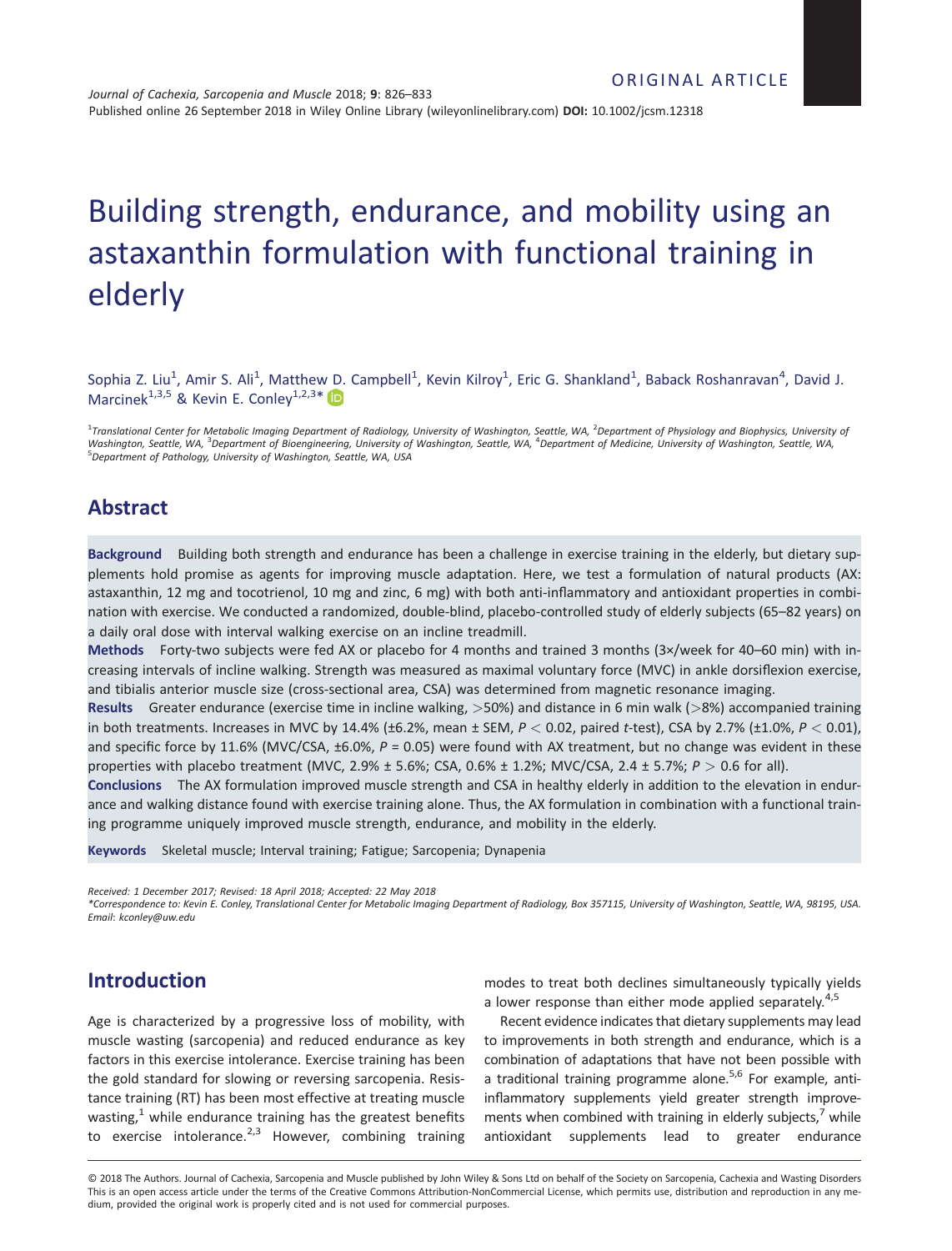improvements.<sup>8</sup> Astaxanthin is a natural product with both antioxidant and anti-inflammatory properties $9-12$  that has been found to increase strength and endurance. For example, 6 months of feeding in the healthy young resulted in 'strength endurance' gains of 55% as measured by the number of weighted knee bends completed by the end of the study.<sup>13</sup> Muscle adaptations, such as these, in an elderly population would counter key muscle functional losses that are found with age.<sup>14</sup> Additional benefit would come from combining a dietary treatment with functional training, which has the potential to not only reverse muscle wasting and improve exercise intolerance but also to increase mobility with a single intervention.

Astaxanthin accumulates in tissues of animals in the food chain, such as salmon, that feeds on the marine algae, Haematococcus pluvialis $9$  and is estimated to have been consumed at levels of 6 mg per day in populations with a salmon-based diet. $^{15}$  Two factors supplied in the diet, vitamin E and zinc, also have antioxidant properties, but intake is often inadequate, especially in the elderly.<sup>16</sup> Vitamin E has the additional benefit of enhancing the antioxidant effect of astaxanthin in vitro<sup>17</sup> and zinc stabilizes SOD1 activity.<sup>18</sup> Formulating these dietary supplements into a single treatment offers the possibility of combining or synergizing the beneficial effects of the individual natural compounds with antioxidant and anti-inflammatory properties.

Here, we test a dietary formulation of astaxanthin, vitamin E, and zinc in combination with exercise training as an approach to elevate mobility, endurance, and strength in the elderly. $6,8$  Previous intervention studies have focused on astaxanthin alone in young animals and humans, but there are few studies on the elderly.<sup>19</sup> Evidence for the beneficial impact of AX on old muscle comes from a pilot study in mice, reported here, that found that AX accumulated in muscle with feeding and was associated with elevated muscle quality (specific force) after exercise training on a treadmill. The approach of this study was to build on this pilot study using a formulation of dietary factors with antioxidant and anti-inflammatory properties paired with exercise training. Our hypothesis was that this astaxanthin-based formulation in combination with a functionally based exercise training programme would activate improvements in both endurance and muscle strength, thereby providing a single approach to reverse loss of mobility and muscle properties in the elderly.

## Methods

## Pilot study

Twenty-nine-month-old male mice were treated with either 300 mg/(kg  $\times$  day) astaxanthin ( $n = 10$ , Astareal, Inc. Moses Lake, WA, USA) or standard chow alone  $(n = 9)$ . These mice were very old at the start of training given that 50% survivorship generally occurs about 28 months of age for this strain<sup>20</sup> (vs. mean life expectancy of 78 years old for humans in the USA in 2013 $^{21}$ ). The AX dose was determined for mice by scaling<sup>22</sup> from the level found to be effective in rat studies.<sup>23</sup> Exercise training occurred 3×/week on a 20° inclined treadmill at 10 m/min for 5 min at the start reaching 15 min in the final 4 weeks of training. In vivo muscle force of the gastrocnemius was measured as the maximum twitch and tetanic force during electric stimulations (200 Hz for 300 ms) at baseline and at 8 weeks in anaesthetised mice as described. $24$  The quadriceps muscle was frozen at the end of training to determine the level of astaxanthin. The Institutional Animal Care and Use Committee of the University of Washington Animal approved this experimental protocol.

## Human study

This randomized, double-blind, placebo-controlled study was conducted at the University of Washington Medical Center and the Fred Hutchison Cancer Research Center. Adults age 65–85 years old were recruited through public lectures, mailers, posted advertisements, and referrals from prior studies. To be included in the study, subjects had to be healthy and not under treatment for serious chronic conditions, ambulatory and able to perform activities of daily living without assistance, and able to speak and read English fluently. Exclusion criteria are listed in Table S1. A total of 365 subjects were phone screened; 58 subjects enrolled in the study and were randomly assigned to groups. Each subject had a physical examination, resting and exercise electrocardiogram, and blood testing to ensure that they were healthy and free from orthopaedic and neuromuscular problems.

#### Treatment and dosing

The dietary formulation consisted of astaxanthin (12 mg), tocotrienol (10 mg), and zinc (6 mg; Astamed, Bellevue, WA) and was ingested as two capsules per day. The astaxanthin dose was determined based on safety studies showing that a dose up to 45 mg per day for 4 weeks is well tolerated without serious side effects.<sup>19</sup> Long-term intervention studies (4 mg/day for 52 weeks<sup>25</sup>; 12 mg/day<sup>26</sup> and 16 mg/day for 12 weeks<sup>27</sup>) reported no serious adverse side effects. The 12 mg daily dose resulted in significant improvement in cognitive measurements.<sup>26</sup> Two additional components were included in the formulation because they provide additional antioxidant benefits and are often ingested below the recommended intakes.<sup>16</sup> Tocotrienols (vitamin E) reduce lipid peroxidation in combination with astaxanthin more than astaxanthin alone<sup>17</sup> and quench reactive oxygen species in liposomes 40% better than the sum of the two antioxidants acting alone. $^{28}$  In addition, zinc stabilizes SOD1 activity.<sup>18</sup> Thus, this formulation has more antioxidant protection than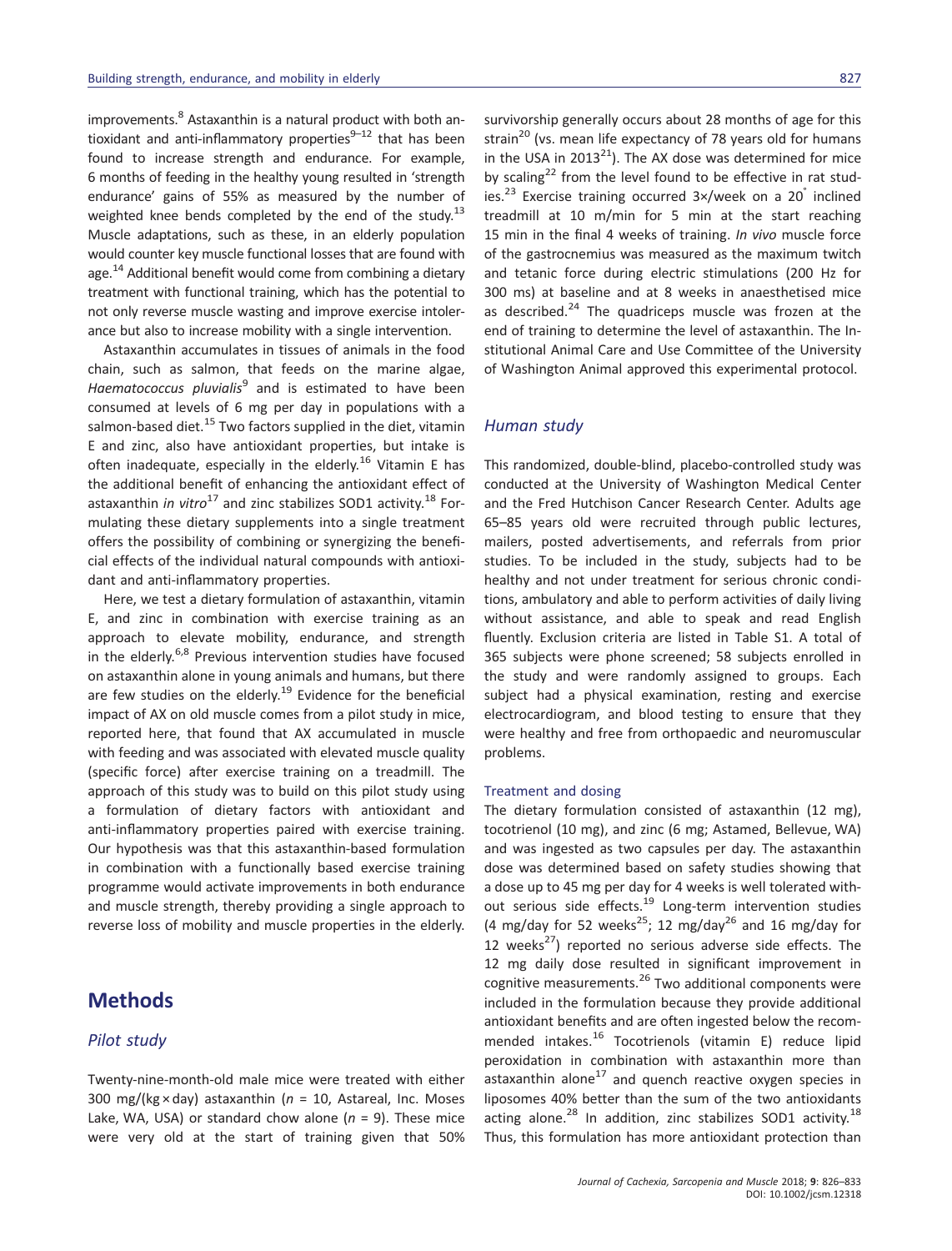the individual ingredients as well as supplementing nutrients that are often ingested below recommended levels.

#### Randomization and blinding

The subjects were assigned to the two treatment groups by an individual not associated with the study. A random number generator provided the assignments. Copies of the codes were held in separate locations that were not accessible to the investigators. Thus, the assignment of the individual subjects to the treatment groups was not known to the participants or to the investigators until the study was completed.

Figure 1 shows a chart of the subject flow through the study. Sixteen subjects dropped out after randomization: 8 for medical reasons unrelated to the treatment, 6 for protocol non-adherence, and 2 for personal reasons. Forty-three subjects ( $n = 19$ , placebo and  $n = 23$ , astaxanthin formulation) aged 65–82 years completed the study. The characteristics of the subjects that completed the study are shown in Table 1. All participants gave written informed consent consistent with the Declaration of Helsinki in a project approved by the University of Washington and Western Institutional Review Boards.

## Exercise training

The 12 week training programme met 3× per week with a 10 min warm-up before and 5–10 min cool down period at the end of each session. Treadmill training involved walking at ~1.3 m/sec with periods at a high treadmill incline of 9–12% grade (interval training) separated by periods of low incline walking at 5–7% grade (recovery). Table S2 contains the time and incline grade (%) used at baseline, at the end of training, and the overall change with training. The training level was incremented based on the heart rate (HR) response (HR targets

#### Table 1 Subjects' characteristics

|                          | Placebo         | <b>AX</b>       |
|--------------------------|-----------------|-----------------|
| Age, year                | $72.2 \pm 5.2$  | $69.1 \pm 3.4$  |
| F, n                     | 9               | 13              |
| M, n                     | 10              | 10              |
| Height, cm<br>Weight, kg | $66.6 \pm 3.4$  | $66.4 \pm 4.1$  |
| Pre                      | $71.1 \pm 14.8$ | $73.8 \pm 13.4$ |
| Post                     | $71.3 \pm 14.8$ | $72.4 \pm 13.9$ |
| <b>BMI</b>               |                 |                 |
| Pre                      | $24.7 \pm 3.1$  | $26.3 \pm 3.2$  |
| Post                     | $25.4 \pm 3.1$  | $25.8 \pm 3.2$  |
|                          |                 |                 |

Value are means  $\pm$  SD. BMI, body mass index.

listed in the succeeding text) as well as relative perceived exertion during the treadmill test. Training progressed in three steps: (i) familiarization with the treadmill protocol (weeks 1 and 2), which involved 8–10 intervals at the high incline for  $\sim$ 1 min each and recovery for 2 min, (ii) baseline interval training (weeks 3–7), which involved 1–1.5 min exercise in 8–10 intervals to achieve 70–80% HRmax with 2–3 min of recovery exercise between intervals, and (iii) ramping up (weeks 8–12), which involved 1.5–2 min exercise in 10–12 intervals to achieve 80–85% HRmax with 0.5–1.0 min of recovery exercise between intervals. All exercise training was overseen by an American College of Sports Medicine certified exercise physiologist at the Fred Hutchinson Cancer Research Center.

### Magnetic resonance imaging

Tibialis anterior (TA) muscle cross-sectional area (CSA) was determined from magnetic resonance images (Bruker 4.7-T magnet with Biospin console; Bruker Corporation, Billerica, MA) acquired as axial plane T1-weighted, 2-D gradient-echo images collected with the following parameters: 500 ms repetition time, 2.5 ms echo time, 3 mm slice thickness,



Figure 1 The study flow diagram. Schema of subject progress through the phases of the parallel randomized study of the two treatment groups.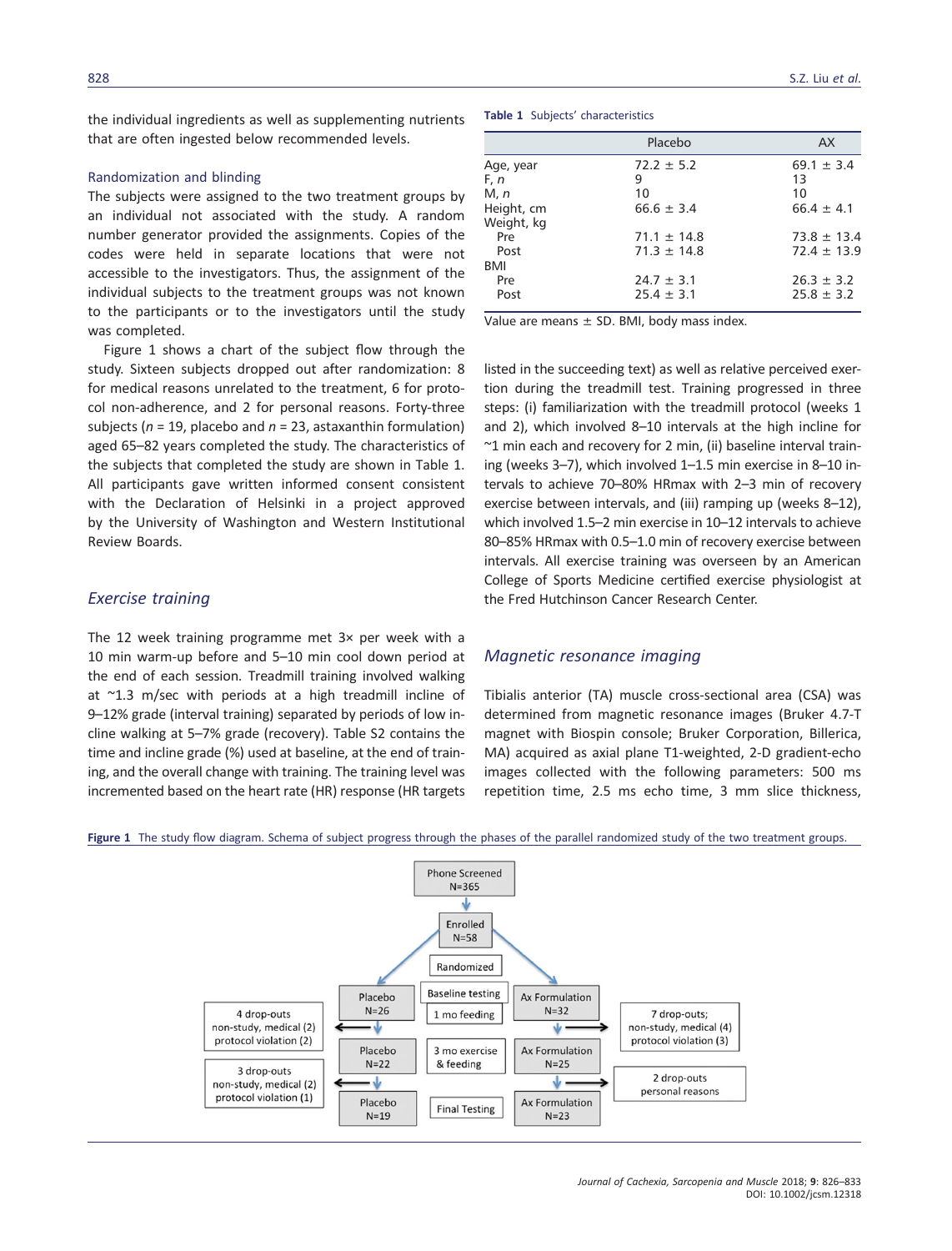1 mm inter-slice interval,  $192 \times 192$  matrix, and number of excitations = 2. Five slices of each right limb were analysed with NIH Image software (Image J, version 1.50 e) using manual planimetry<sup>29</sup> to determine the muscle CSA. The measurements by two independent investigators agreed to within 2.5% on average.

## Single muscle test: isometric ankle dorsiflexion

The TA muscle strength and contractile properties were determined on the right leg using a custom-built isometric exercise apparatus, as previously described<sup>30</sup> (Figure S1A). The TA muscle is important in ankle dorsiflexion and represents a simple system connecting muscle mechanics and energetics to foot movement<sup>30</sup> and is a critical part of walking mobility. The subject performed a maximal voluntary contraction (MVC) using ankle dorsiflexion for ~5 sec by pulling on a strap that secured the foot to a force transducer platform. Three successive bouts were separated by 5 sec each (Figure S1B). A test, retest evaluation found no significant difference in MVC in two determinations separated by 30 days ( $-0.01 \pm 0.04$  N, mean  $\pm$  SEM,  $n = 24$ , paired t-test). The relative standard deviation for the difference scores was 21% (SD of difference/mean × 100).

## Statistical analysis

An unpaired Student's t-test was used to evaluate treatment vs. placebo in the pilot mouse study. To explore for measurements that change with treatment in the human study, a

paired, 2-tailed t-test (pre-training vs. post-training change) was used with significance assigned at  $\alpha$  = 0.05 ( $P < 0.05$ ). No correction for multiple comparisons was used as is consistent with a proof of concept study.<sup>31</sup> Data are reported as means ±SEM in figures and text and ±SD in the tables.

## **Results**

### Pilot study

The level of astaxanthin in muscle after the 8 week exercise programme was significantly elevated in the AX  $(236.7 \pm 123.4 \text{ ng/g}, n = 4)$  vs. the placebo  $(9.2 \pm 9.2 \text{ ng/g})$  $n = 6$ ) treatment group. Specific force (maximum twitch force/muscle cross-sectional area) was significantly greater in AX vs. placebo-treated mice after training ( $P < 0.004$ , Table 2).

#### Human study

The subjects' physical characteristics are reported in Table 1. Figure 2A shows that the time in the interval stage (high % grade incline walking) was the predominant change with training (Table S2). The increased interval stage exercise time demonstrates that the subjects in both treatment groups could exercise longer (greater time) and at a higher intensity (higher % grade) after training. Walking distance in the 6 min walk also significantly improved by ~8% in both groups with training (Figure 2B, Table S3).

Figure 3 shows the relative change in muscle strength and size in the two groups with training (Table S4 presents the absolute changes). A significant change in human muscle strength, as measured by MVC (Δ14.4 ± Δ6.2% mean ± SEM,  $P < 0.02$ ), is shown for the AX treatment group alone. The TA muscle CSA ( $Δ2.7 ± Δ1.0%)$  also only increased in the AX

Figure 2 Changes in endurance (training time) and mobility (walking distance) after 3 months of training in placebo (PL) and astaxanthin formulation (AX) treated elderly subjects. (A) Change in training time (min) in the recovery (REC) and interval (INT) exercise periods in the training session and (B) change in distance (m) in the 6 min walk test. Values are mean  $\pm$  SEM.  $^{*}P$  < 0.05.

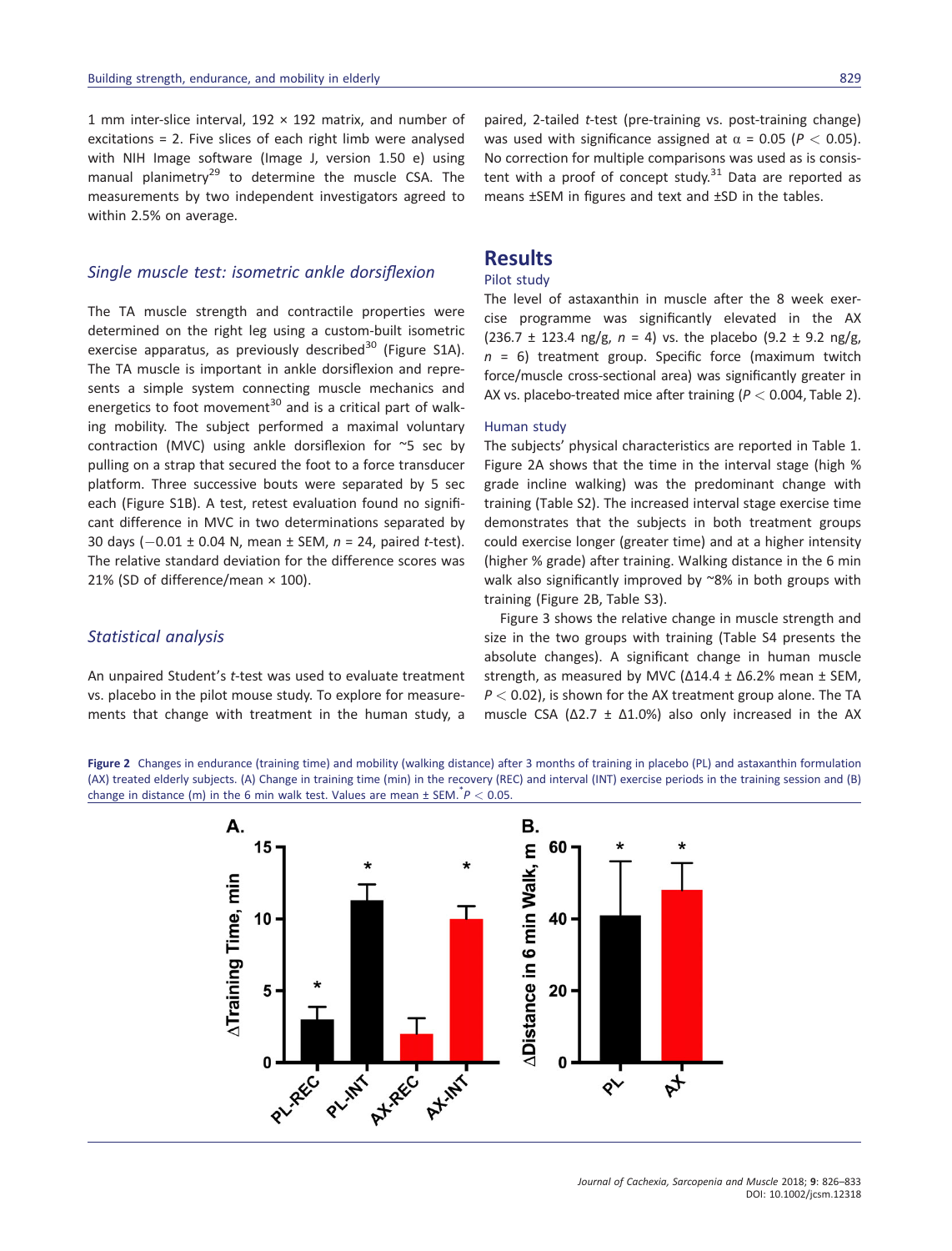Figure 3 Changes in muscle properties after 3 months of training in AX formulation and placebo-treated elderly subjects. Changes in maximum voluntary contraction (MVC), muscle cross-sectional area (CSA), and specific force (MVC/CSA) are shown. Values are mean  $\pm$  SEM.  $^*P$  < 0.02,  $^{**}P$  < 0.01,  $^{\dagger}P$  = 0.053 for paired 2-tailed *t*-test.  $*^{*}P$  < 0.01,  $^{\dagger}P$  = 0.053 for paired 2-tailed t-test.



treatment group (both image analysers found CSA differences at  $P < 0.01$ ). The ratio of these measures provides the muscle specific force (MVC/CSA), which trended to a higher value ( $\Delta$ 11.6 ±  $\Delta$ 6.1%, P = 0.053) in the AX treatment group alone. No significant change in muscle properties was found in the placebo treatment group (MVC, Δ2.9% ± Δ5.6%; CSA, Δ0.6% ± Δ1.2%; MVC/CSA,  $Δ2.4 ± Δ5.7%; P > 0.6$  for all).

## **Discussion**

The key findings from this study are that the astaxanthin formulation in combination with functionally based exercise training improved endurance and walking distance (Figure 2), as well as elevated muscle strength and size (sarcopenia) in elderly subjects (Figure 3). Thus, mobility,

Table 2 Mouse muscle force, size, and specific force (MVC/mass) after 8 weeks of training with the astaxanthin formulation (AX) or placebo (PL) supplementation

|                                      | PL            | AX.                                  | (PL vs. AX) |
|--------------------------------------|---------------|--------------------------------------|-------------|
| Strength (max. force, mN)            |               |                                      |             |
| Pre                                  | $395 \pm 63$  | $366 \pm 41$                         | 0.32        |
| Post                                 | $351 \pm 73$  | $406 \pm 74$                         | 0.12        |
| Muscle size (mass, q)                |               |                                      |             |
| Post                                 |               | $0.14 \pm 0.01$ $0.13 \pm 0.02$ 0.49 |             |
| Specific force                       |               |                                      |             |
| (max. force/CSA, N/cm <sup>2</sup> ) |               |                                      |             |
| Pre                                  | $4.6 \pm 1.0$ | $4.7 \pm 0.9$                        | 0.73        |
| Post                                 | $4.0 \pm 0.6$ | $5.0 \pm 0.6$                        | 0.004       |
|                                      |               |                                      |             |

Values are mean  $\pm$  SD: Max. force: maximum twitch force elicited by electrical stimulation; CSA, cross sectional area; P: α level in a Student's t-test. MVC, maximal voluntary force.

endurance, and strength were all improved with a single training approach in elderly humans. This approach of pairing a dietary formulation with functionally based training holds promise as a single mode to reverse key deficits in muscle and mobility that limit the elderly.<sup>14</sup>

The pilot study involving exercise training of aged mice on an incline treadmill provided two results important for the human study. The first result was that AX accumulated in the muscle and was significantly above the levels found with placebo treatment at the end of exercise training. The second result was that this AX accumulation was associated with significantly greater specific force in the AX-treated vs. placebotreated muscle after incline training (Table 2), which points to the biological activity of AX. The human study emulated this design with the addition of interval training that mixed level with incline treadmill walking to provide both endurance and strength training stimuli. Figure 2 shows that total walking time on the treadmill increased (endurance) due predominantly to more time in high incline (interval) walking vs. low incline (recovery) walking after 3 months of training. The similarity of the response of the two groups indicates that the antioxidant properties of the AX formulation did not inhibit the endurance training adaptation as has been found with other antioxidant treatments in exercise training interventions.<sup>32</sup> Instead, both training groups increased walking distance in a 6 min test, thereby demonstrating both greater endurance (treadmill time in interval training) and mobility (walking distance) with this approach.

Accompanying these functional improvements were adaptations in both strength and muscle CSA in the group treated with the formulation of dietary supplements with antioxidant and anti-inflammatory properties (astaxanthin, vitamin E, and zinc) (Figure 3).  $9,11$  The strength gain (14.4%) in the AX formulation group was similar to that found with RT in studies of the elderly  $(10-15\%,^{1,7,33})$  that used isokinetic or isometric methods to measure MVC. This strength gain was accompanied by an increase in muscle size (2.5%), which indicates that a greater muscle mass was a part of the gains in strength. Although this CSA gain is smaller than found in RT studies of the elderly ( $\gamma$ 10%,<sup>1,7,33,34</sup>), the muscle size gain was one of a suite of changes that accompanied the training stimulus with the AX formulation. This muscle adaptive response has been found with anti-inflammatory treatments<sup>7</sup> and is consistent with the anti-inflammatory properties reported for AX.<sup>10,11</sup>

The difference in the strength (14.4%) vs. the CSA change (2.5%) points to an improved muscle quality with the AX formulation plus training, as measured by specific force (MVC/CSA; 11.5%,  $P = 0.053$ ). Remarkably, this specific force gain was similar in size to the change found in many RT studies of the elderly (Figure S2). These results point to specific force as a key contributor to the strength increases with the AX formulation treatment in the human study and to the difference between placebo and AX treatment in the mice after exercise training (Table 2).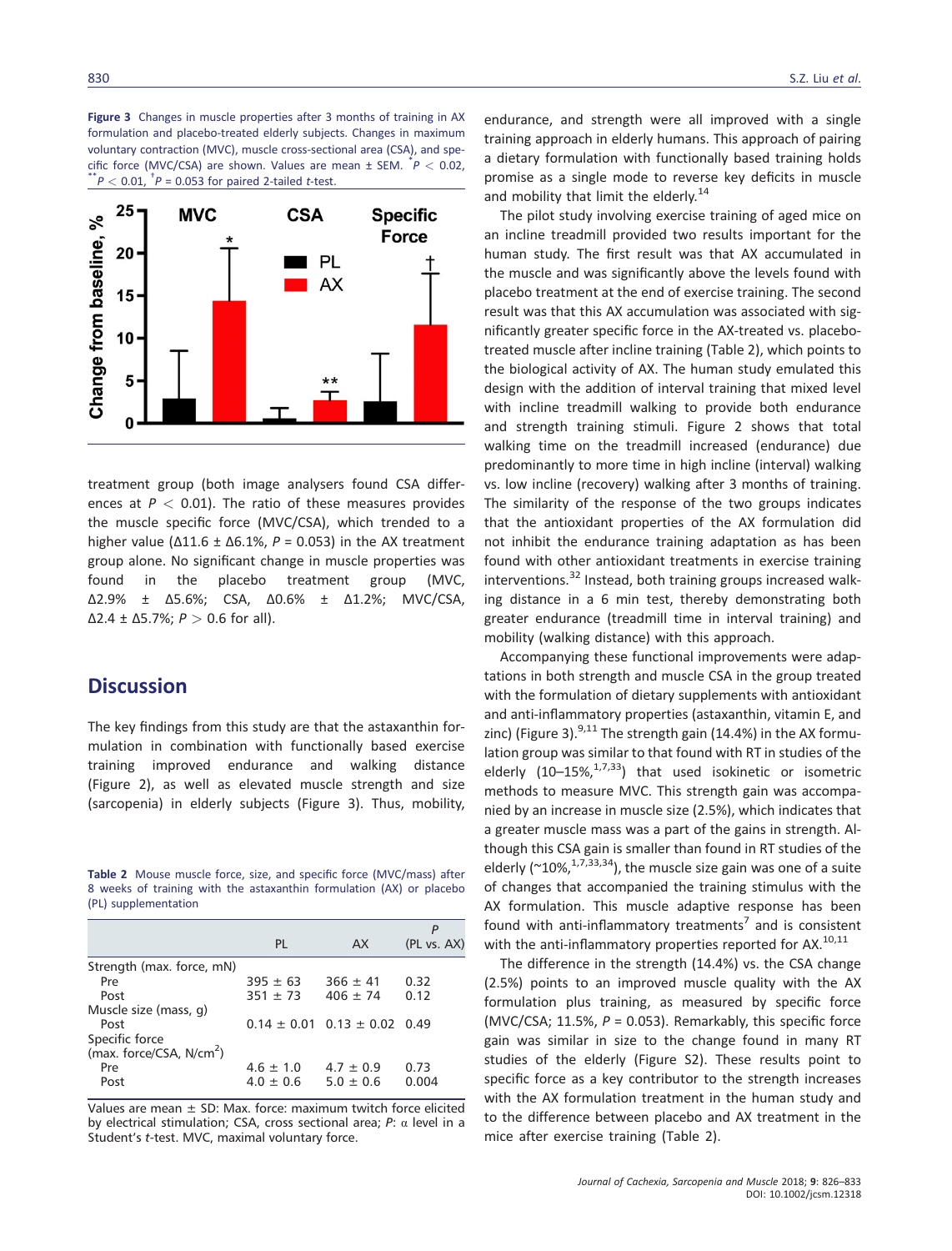Many factors have been implicated as contributors to a rise in specific force with training, including neuromuscular,<sup>35</sup> muscle architecture, $36$  and cellular mechanisms.  $37$  Our testing approach and the observed changes with training and treatment minimize the impact of several of the factors and highlight one factor that could raise strength. For example, direct muscle electrical stimulation (mouse) and ballistic contractions of the TA muscle<sup>38</sup> are designed to recruit all fibres and thereby reduce the impact of muscle and fibre recruitment on strength measures. Also, the ankle dorsiflexion exercise protocol primarily activates the TA muscle with little contribution by other muscles<sup>39</sup> indicating a minimal impact of co-activation of antagonist muscles to the strength measure. A second factor, muscle architecture (fibre length and pennation angle), is reported to change strikingly with RT in old subjects<sup>33</sup> but, despite these changes, CSA (or related size measures) remains the predominant factor determining MVC.<sup>36</sup> The results of these RT studies suggest that other factors, in addition to muscle architecture, contribute to the 11.5% improvement in specific force found in this study.

Reversal of the denervation that comes with age is a potential mechanism for increasing specific force with AX formulation feeding. Such a reversal in neuromuscular function with RT was demonstrated by two studies: a 4% rise in MVC relative to an electrically stimulated maximum in healthy elderly<sup>33</sup> and improvement in skeletal muscle innervation reported in obese older adults.<sup>40</sup> The neuromuscular junction (NMJ) is the interface between the muscle and nervous system; it is known to be disrupted by oxidative stress, leading to degeneration and denervation with age. $41$  Reduction of oxidative stress has been shown to improve the NMJ and specific force in mouse studies.<sup>42</sup> The AX formulation is reported to act as an antioxidant in vitro in rodent models and in vivo in humans. $^{11}$  This antioxidant property may reduce oxidative stress so that the biosynthetic signals raised by exercise training can activate rebuilding of degenerative NMJs with AX treatment. Rejuvenated NMJ's could permit activation of more muscle fibres within the TA<sup>43</sup> and could account for the improved specific force of ankle dorsiflexion found in this study.

# Limitations

Three improvements in the experimental design of future studies would provide insight into the mechanism of action of astaxanthin beyond this 'proof of concept' study. First, adding an untrained control group to the mouse study would reveal whether age-related, rather than training-related, changes were responsible for the lower specific force in the placebo group after the 8 week experiment. An age-related decline would point to a mechanism of action that elevates specific force with astaxanthin feeding and exercise training in mice as was found in the human study. Second, this study

provides the statistical information needed to power a future clinical trial to directly test AX formulation treatment vs. placebo for effectiveness in reversing the strength and muscle size declines that come with age. Third, a muscle biopsy would allow a direct test of the mechanism of action of the AX formulation using biomarkers of inflammation and oxidative stress. Despite the limitations of a 'proof of concept' study, the clear responses of the AX formulation group to exercise training provide a template for interventions designed to counter sarcopenia, exercise intolerance, and low mobility in elderly subjects.

# **Conclusion**

Here, we show that functionally based exercise training combined with a formulation of natural anti-inflammatory and antioxidant compounds improved muscle strength and size in elderly subjects more than exercise training alone. This was done without sacrificing the improvements in walking distance and endurance that typically accompany endurance training. These results suggest that the potential for strength and endurance improvements in elderly muscle is realized when natural products that promote adaptation are combined with exercise training incorporating both resistance and aerobic components. The end result is an approach involving functional exercise and a dietary formulation that can improve endurance, strength, and function to remedy the deficits associated with sarcopenia that limit mobility in the elderly.

# Author contributions

K.C., D.M, M.C, S.L., and Astavita, Inc. designed the research; S.L., A.A., M.C., K.C., and E.S. performed research; B.R. provided physician oversight; S.L., A.A., M.C., K.C., and D.M. analysed data; and K.C. and S.L. wrote the paper.

# Acknowledgements

We thank the volunteers who participated in this study for their time and dedication. Chessa Goss coordinated the study. Will Siegell analysed muscle CSA. Matt van Doren, Claudia Kumai, and Angela Modelski provided exercise training and clinical assessments. Nelly Nicklason provided comments. The authors certify that they comply with the ethical guidelines for authorship and publishing of the Journal of Cachexia, Sarcopenia and Muscle.<sup>44</sup> This work was supported by Astavita, Inc.; National Institutes of Health grants (T32 AG000057, UL1TR000423, 1S10OD016201,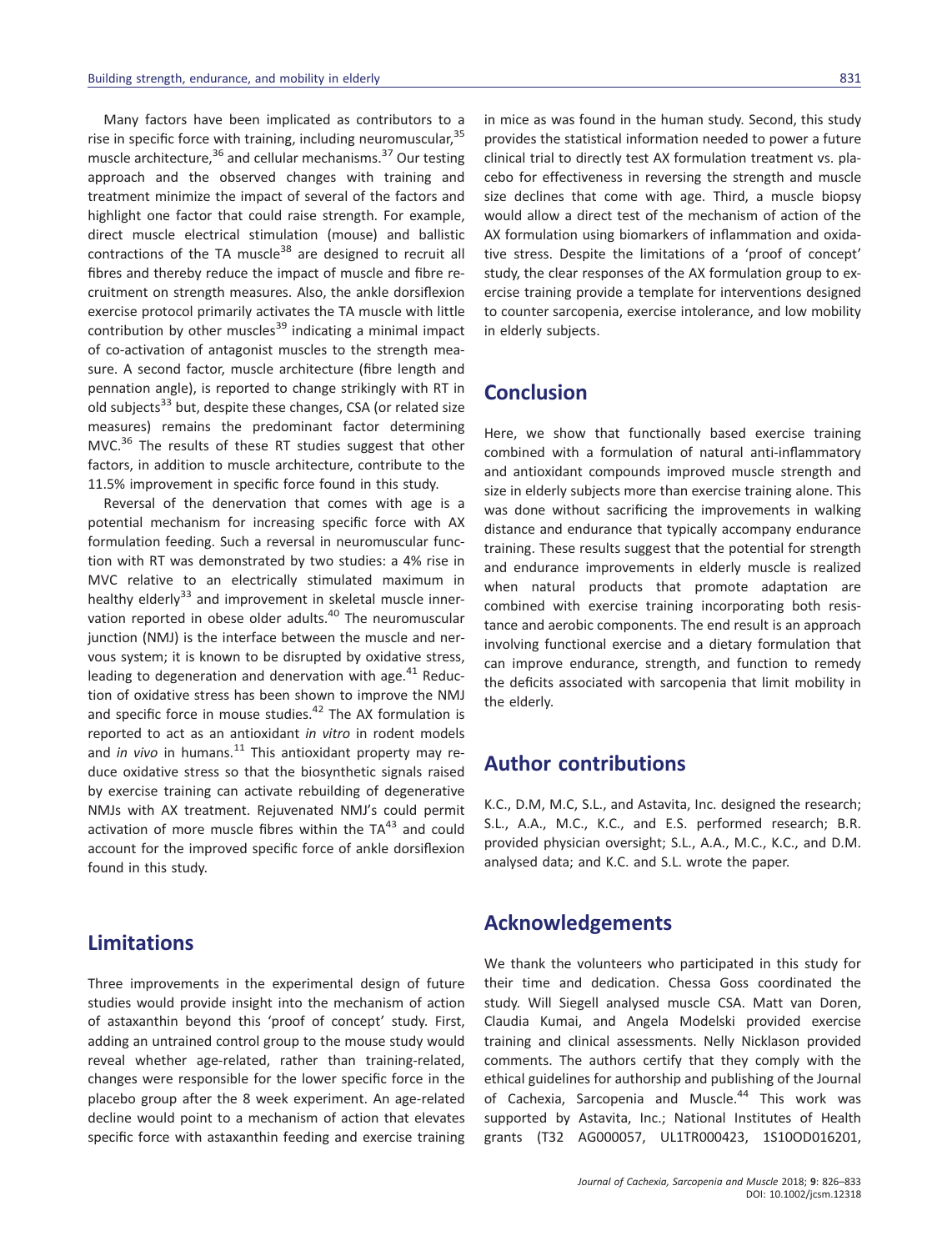K23DK099442); Department of Radiology and Office of the Provost of the University of Washington, and the Prevention Center at the Fred Hutchison Cancer Research Center. The content of this publication is solely the responsibility of the authors and does not necessarily represent the official views of the National Institutes of Health.

## Online supplementary material

Additional supporting information may be found online in the Supporting Information section at the end of the article.

### Table S1. Exclusion Criteria

Table S2. Treadmill time (min) and incline grade (%) during training at baseline (Pre), at the end (Post) and the change (ΔPost-Pre) with the study.

Table S3. Walking distance at baseline (Pre), at the end (Post) and the change (ΔPost-Pre) with the study in the placebo (PL) and astaxanthin formulation (AX) fed groups.

Table S4: Human TA muscle properties pre and post training and treatment in the placebo (PL) and astaxanthin formulation (AX) fed groups.

Figure S1. A) Apparatus for measuring muscle strength in ankle dorsiflexion, B) Example of a single maximum voluntary contraction at baseline and after three months of training in an AX formulation treated human elderly subject.

Figure S2. Specific force changes with resistance training (RT) and AX treatment with exercise training (red arrow). Note: "Tracy/M" represents the older male average and "Tracy/W" represents the older female data. Farup et al. (black bar) training data from young adults; Tracy, Ferrir, and Trappe et al. data points all represents elderly (>65 yr) subject training studies.

# Conflict of interest

S.Z.L. declares she has no conflict of interest, A.S.A. declares he has no conflict of interest, M.D.C. declares he has no conflict of interest, K.K. declares he has no conflict of interest, E. G.S. declares he has no conflict of interest, B.R. declares he has no conflict of interest, D.J.M. declares he has no conflict of interest, and K.E.C. has received research funds and is a Scientific Advisor for Astavita, Inc.

# References

- 1. Lastayo PC, Marcus RL, Dibble LE, Smith SB, Beck SL. Eccentric exercise versus usualcare with older cancer survivors: the impact on muscle and mobility—an exploratory pilot study. BMC Geriatr 2011;11:5.
- 2. Brunjes DL, Kennel PJ, Christian Schulze P. Exercise capacity, physical activity, and morbidity. Heart Fail Rev 2017;22:133–139.
- 3. Conley KE, Jubrias SA, Cress ME, Esselman PC. Elevated energy coupling and aerobic capacity improves exercise performance in endurance-trained elderly subjects. Exp Physiol 2013;98:899–907.
- 4. Coffey VG, Hawley JA. Concurrent exercise training: do opposites distract? J Physiol 2017;595:2883–2896.
- 5. Nader GA. Concurrent strength and endurance training: from molecules to man. Med Sci Sports Exerc 2006;38:1965–1970.
- 6. Alway SE, Mccrory JL, Kearcher K, Vickers A, Frear B, Gilleland DL, et al. Resveratrol enhances exercise-induced cellular and functional adaptations of skeletal muscle in older men and women. J Gerontol A Biol Sci Med Sci 2017;72:1595–1606.
- 7. Trappe TA, Carroll CC, Dickinson JM, Lemoine JK, Haus JM, Sullivan BE, et al. Influence of acetaminophen and ibuprofen on skeletal muscle adaptations to resistance exercise in older adults. Am J Physiol Regul Integr Comp Physiol 2011;300: R655–R662.
- 8. Mankowski RT, Anton SD, Buford TW, Leeuwenburgh C. Dietary antioxidants as

modifiers of physiologic adaptations to ex-<br>ercise. Med Sci Sport Exer ercise. Med Sci Sport Exer 2015;47:1857–1868.

- 9. Bell JG, Mcevoy J, Tocher DR, Sargent JR. Depletion of alpha-tocopherol and astaxanthin in Atlantic salmon (Salmo salar) affects autoxidative defense and fatty acid metabolism. J Nutr 2000;130:1800–1808.
- 10. Lee SJ, Bai SK, Lee KS, Namkoong S, Na HJ, Ha KS, et al. Astaxanthin inhibits nitric oxide production and inflammatory gene expression by suppressing I (kappa) B kinase-dependent NF-kappaB activation. Mol Cells 2003;16:97–105.
- 11. Park JS, Chyun JH, Kim YK, Line LL, Chew BP. Astaxanthin decreased oxidative stress and inflammation and enhanced immune response in humans. Nutr Metab (Lond) 2010;7:18.
- 12. Polotow TG, Vardaris CV, Mihaliuc AR, Goncalves MS, Pereira B, Ganini D, et al. Astaxanthin supplementation delays physical exhaustion and prevents redox imbalances in plasma and soleus muscles of Wistar rats. Nutrients 2014;6:5819–5838.
- 13. Malmsten CL, Lignell A. Dietary supplementation with Astaxanthin-rich algal meal improves strength and endurance a double blind placebo-controlled study on male students. Carotenoid Science 2008;13:20–22.
- 14. Clark BC, Manini TM. Functional consequences of sarcopenia and dynapenia in

the elderly. Curr Opin Clin Nutr Metab Care 2010;13:271–276.

- 15. Efsa. Opinion of the scientific panel on additives and products or substances used in animal feed on the request from the European commission on the safety of using coloring agents in animal nutrition. PART 1. General principles and Astaxanthin. The EFSA Journal 2005;291:1–40.
- 16. Tur JA, Colomer M, Monino M, Bonnin T, Llompart I, Pons A. Dietary intake and nutritional risk among free-living elderly people in Palma de Mallorca. J Nutr Health Aging 2005;9:390–396.
- 17. Ravena VG, Shimasaki H, Ueta N, Takahashi J. Interaction between a-tocopherol, tocotrienols and astaxantin in lipisomes, subject to lipid peroxidation. J Oleo Sci 2003;52:347–352.
- 18. Homma K, Fujisawa T, Tsuburaya N, Yamaguchi N, Kadowaki H, Takeda K, et al. SOD1 as a molecular switch for initiating the homeostatic ER stress response under zinc deficiency. Mol Cell 52:75-86.
- 19. Brown DR, Gough LA, Deb SK, Sparks SA, Mcnaughton LR. Astaxanthin in exercise metabolism, performance and recovery: a review. Front Nutr 2017;4.
- 20. Fischer KE, Hoffman JM, Sloane LB, Gelfond JA, Soto VY, Richardson AG, et al. A crosssectional study of male and female C57BL/6Nia mice suggests lifespan and healthspan are not necessarily correlated. Aging (Albany NY) 2016;8:2370–2391.